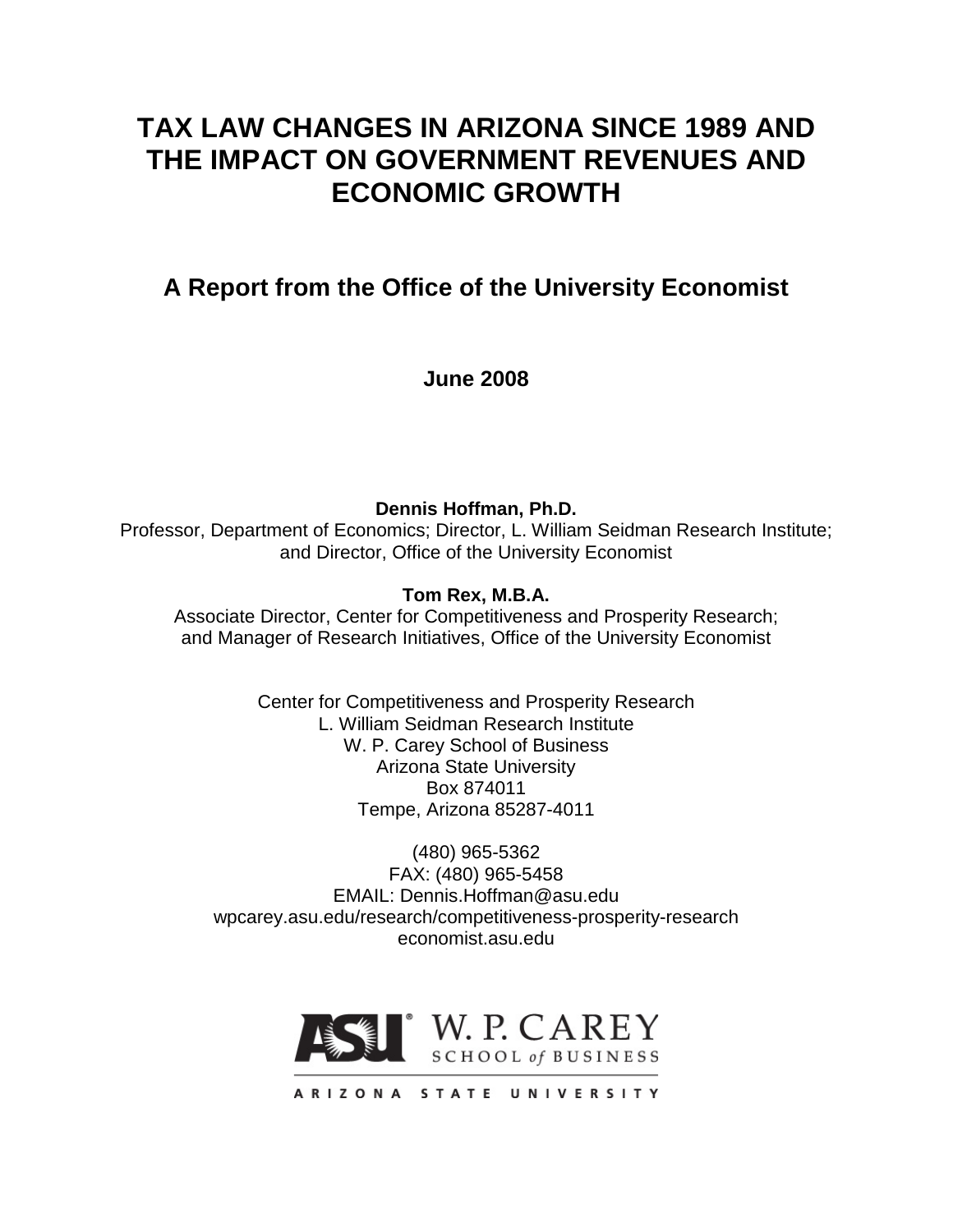# **TABLE OF CONTENTS**

| Summary                              |  |
|--------------------------------------|--|
| Historical Review of Tax Law Changes |  |
| Taxes and Economic Growth            |  |
|                                      |  |

# **LIST OF TABLES**

1. Arizona General Fund Tax Changes 2

# **LIST OF CHARTS**

| 1. Incremental Tax Change as a Share of General Fund Expenditures and Percent Change in |  |
|-----------------------------------------------------------------------------------------|--|
| Inflation-Adjusted Earnings                                                             |  |
| 2. Annual Percent Change in Inflation-Adjusted Per Capita Earnings                      |  |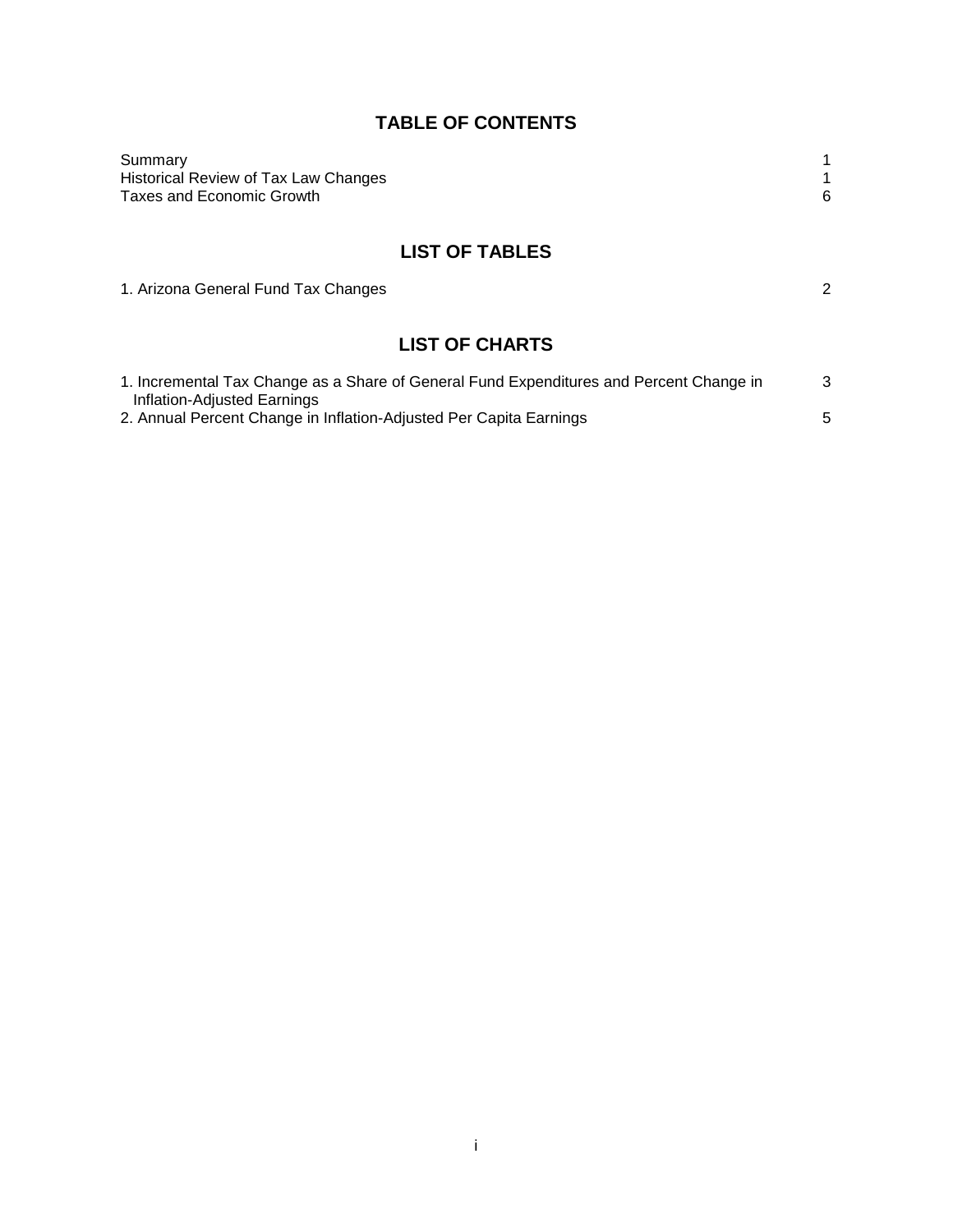#### **SUMMARY**

The historical evidence is clear. Arizona policymakers have chosen to impose tax cuts when they have had an opportunity (a budget surplus). Tax cuts not offset fully by spending reductions result in budget-balancing challenges when the economy invariably turns down.

This discussion does not suggest that tax and regulatory climates are irrelevant for economic growth. But positive impacts from tax cuts are more likely to occur with business or capital gains tax reduction in cross-country comparisons. Arizona's tax reductions have been targeted largely at individual citizens and likely have not influenced the decisions of major corporations to locate in the state rather than elsewhere in the world. If the tax cuts produce budget challenges that result in fewer infrastructure investments in transportation, communication, water, energy or education, the tax cuts may do more to stifle growth than enhance it.

## **HISTORICAL REVIEW OF TAX LAW CHANGES**

Changes to Arizona's tax laws have been numerous since  $1989<sup>1</sup>$  $1989<sup>1</sup>$ , following a period of limited changes during the mid-1980s. Initially (from 1989 through 1992), the changes resulted in substantial increases in tax collections. Since then, the changes have resulted in reductions in tax collections in all but two years, as Arizona policymakers have taken many opportunities to reduce tax burdens, primarily for individuals. Substantial reductions were implemented in each year from 1995 through 2001, and again in 2007 and 2008.

As estimated by the Joint Legislative Budget Committee, the effects of the tax law changes are shown in Table 1. The cumulative effect of these annual changes sums to a revenue loss of about \$1.15 billion. Adjusting for inflation, the cumulative loss is somewhat greater at \$1.25 billion. Adjusting for population growth as well as inflation places the loss at \$1.3 billion. The limited effects from the adjustments for inflation and population growth result from increases, not decreases, in the earliest years of the time series. Tax law changes since 1993 cumulate to a decline in general fund revenues of about \$2.45 billion after adjusting for inflation and population growth.

Expressed as a percentage of general fund expenditures, the effects of the tax law changes were large from 1989 through 1991, raising revenues at least 3.6 percent in each of the three years. Between 1995 and 2001, the decreases in revenues ranged from 1.8 to 6.5 percent of the size of the general fund. The tax increases of 1989 through 1992 were reversed by 1996 on a nominal basis, by 1997 on a real basis, and by 1998 on a real per capita basis. Tax decreases since then have lowered general fund revenues to considerably below the historical norm, after adjustments for economic and population growth.

The effects of the tax law changes expressed as a percentage of general fund expenditures are shown in Chart 1 compared to a measure of the inflation-adjusted growth in the Arizona economy. While gross domestic product by state is the broadest measure of the economy, inflation-adjusted data go back only to 1990. Thus, for this analysis, the next-broadest economic measure — earnings — is used.

 $\overline{a}$ 

<span id="page-2-0"></span> $<sup>1</sup>$  All years in this paper refer to the July 1 to June 30 fiscal year used by the State of Arizona. Measures of economic</sup> growth and inflation were converted to a fiscal year basis.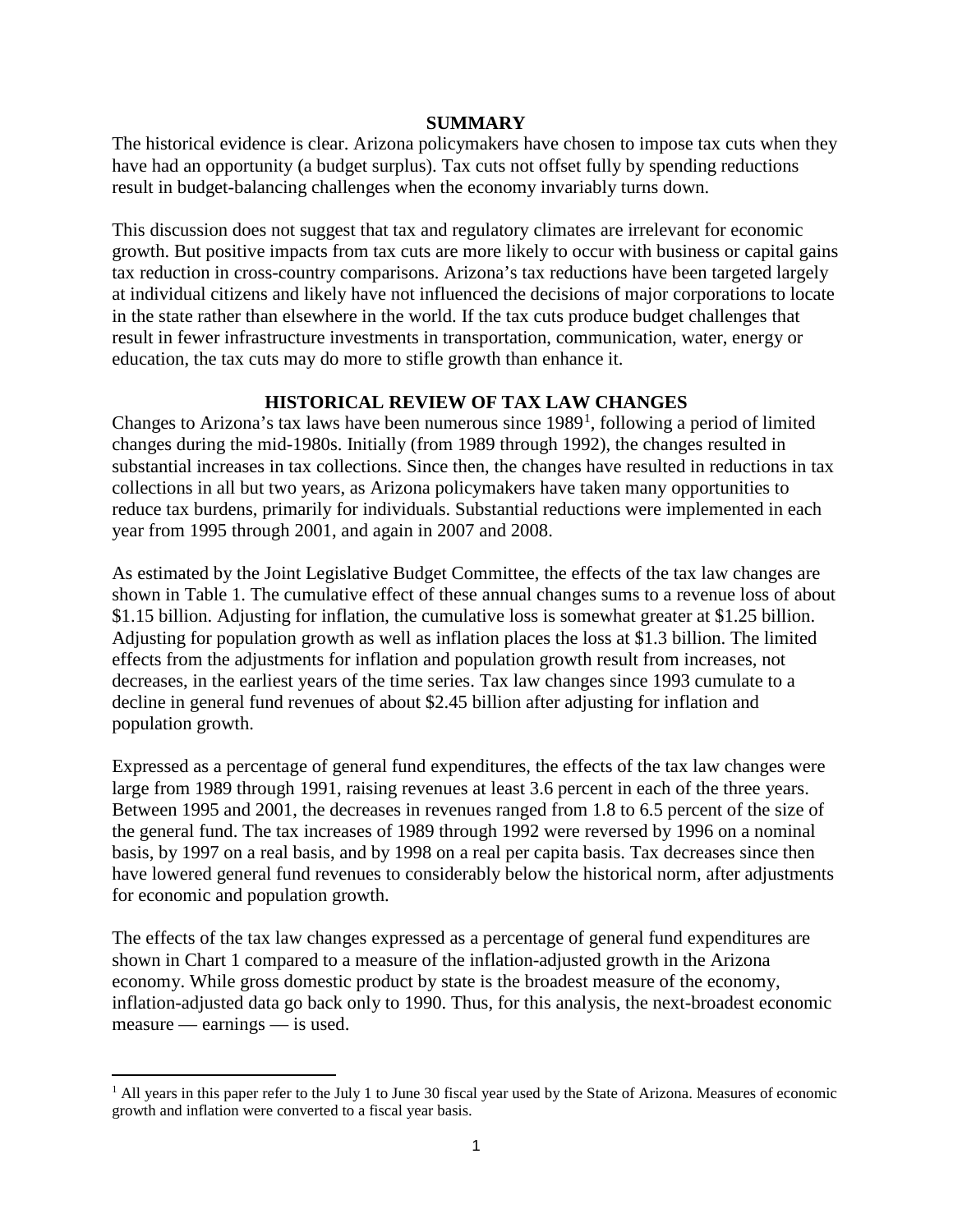## **TABLE 1 ARIZONA GENERAL FUND TAX CHANGES**

|                                                                   |                    | <b>GDP</b>      |                   |                    |                        |
|-------------------------------------------------------------------|--------------------|-----------------|-------------------|--------------------|------------------------|
|                                                                   | <b>Nominal</b>     | <b>Implicit</b> |                   | Real               | <b>Real Per Capita</b> |
| <b>Fiscal</b>                                                     | <b>Incremental</b> | <b>Price</b>    | Arizona           | <b>Incremental</b> | <b>Incremental</b>     |
| Year                                                              | Tax Change*        | <b>Deflator</b> | <b>Population</b> | Tax Change*        | <b>Tax Change</b>      |
| 1989                                                              | \$121,700,000      | 0.6300          | 3,535,183         | \$193,166,830      | \$54.64                |
| 1990                                                              | 109,300,000        | 0.6553          | 3,622,184         | 166,787,022        | 46.05                  |
| 1991                                                              | 208,376,000        | 0.6803          | 3,684,097         | 306,291,783        | 83.14                  |
| 1992                                                              | 9,707,500          | 0.7042          | 3,788,576         | 13,785,192         | 3.64                   |
| 1993                                                              | $-19,343,100$      | 0.7211          | 3,915,740         | $-26,822,926$      | $-6.85$                |
| 1994                                                              | $-25,452,500$      | 0.7379          | 4,065,440         | $-34,494,357$      | $-8.48$                |
| 1995                                                              | -120,693,000       | 0.7526          | 4,245,089         | -160,360,925       | $-37.78$               |
| 1996                                                              | $-284,668,400$     | 0.7686          | 4,432,499         | -370,385,945       | $-83.56$               |
| 1997                                                              | $-174,537,300$     | 0.7836          | 4,586,940         | $-222,728,446$     | -48.56                 |
| 1998                                                              | $-172,380,000$     | 0.7966          | 4,736,990         | $-216,401,122$     | $-45.68$               |
| 1999                                                              | $-141,790,900$     | 0.8053          | 4,883,342         | -176,071,508       | $-36.06$               |
| 2000                                                              | $-104,614,100$     | 0.8172          | 5,023,823         | -128,011,268       | $-25.48$               |
| 2001                                                              | $-157,803,100$     | 0.8346          | 5,167,260         | -189,086,859       | $-36.59$               |
| 2002                                                              | $-33,171,300$      | 0.8555          | 5,301,097         | $-38,772,842$      | $-7.31$                |
| 2003                                                              | 12,381,000         | 0.8696          | 5,444,881         | 14,236,995         | 2.61                   |
| 2004                                                              | 57,418,100         | 0.8874          | 5,579,307         | 64,703,229         | 11.60                  |
| 2005                                                              | $-4,942,000$       | 0.9135          | 5,744,367         | $-5,410,091$       | $-0.94$                |
| 2006                                                              | $-18,050,000$      | 0.9408          | 5,952,083         | $-19, 185, 369$    | $-3.22$                |
| 2007                                                              | -193,758,600       | 0.9735          | 6,165,689         | -199,041,094       | $-32.28$               |
| 2008                                                              | $-217,510,000$     | 1.0000          | 6,338,755         | $-217,510,000$     | $-34.31$               |
| Cumulative                                                        | $-1,149,831,700$   |                 |                   | $-1,245,311,700$   | $-205.44$              |
| Cumulative Real Per Capita Multiplied by 2008 Population >>>>>>>> |                    |                 |                   |                    | -1,302,239,693         |

\* Each yearly amount represents the incremental dollar value of tax law changes relative to the prior year.

Sources: The nominal incremental tax change is from the Arizona Joint Legislative Budget Committee, published in the State of Arizona 2007 Tax Handbook. The GDP Deflator is from the U.S. Department of Commerce, Bureau of Economic Analysis; it is as of the beginning of the fiscal year, with the base being the beginning of FY 2008. The Arizona population estimate is from the U.S. Department of Commerce, Census Bureau; it is the figure at the beginning of the fiscal year.

The effects of tax law changes have been inversely related to earnings. The correlation coefficient is significant at -.75, with the coefficient nearly as high at -.71 when economic performance in the preceding year is compared to the tax law changes. That is, when the economy is strong, surpluses in the general fund are realized, allowing taxes to be cut while still balancing the budget as required by the Arizona Constitution. When the economy is weak, budget deficits occur, precluding tax cuts and sometimes resulting in tax increases.

As seen in the chart, the Arizona economy is highly cyclical, with the growth rate of inflationadjusted earnings ranging from about 1 to nearly 10 percent over the last 25 years. While real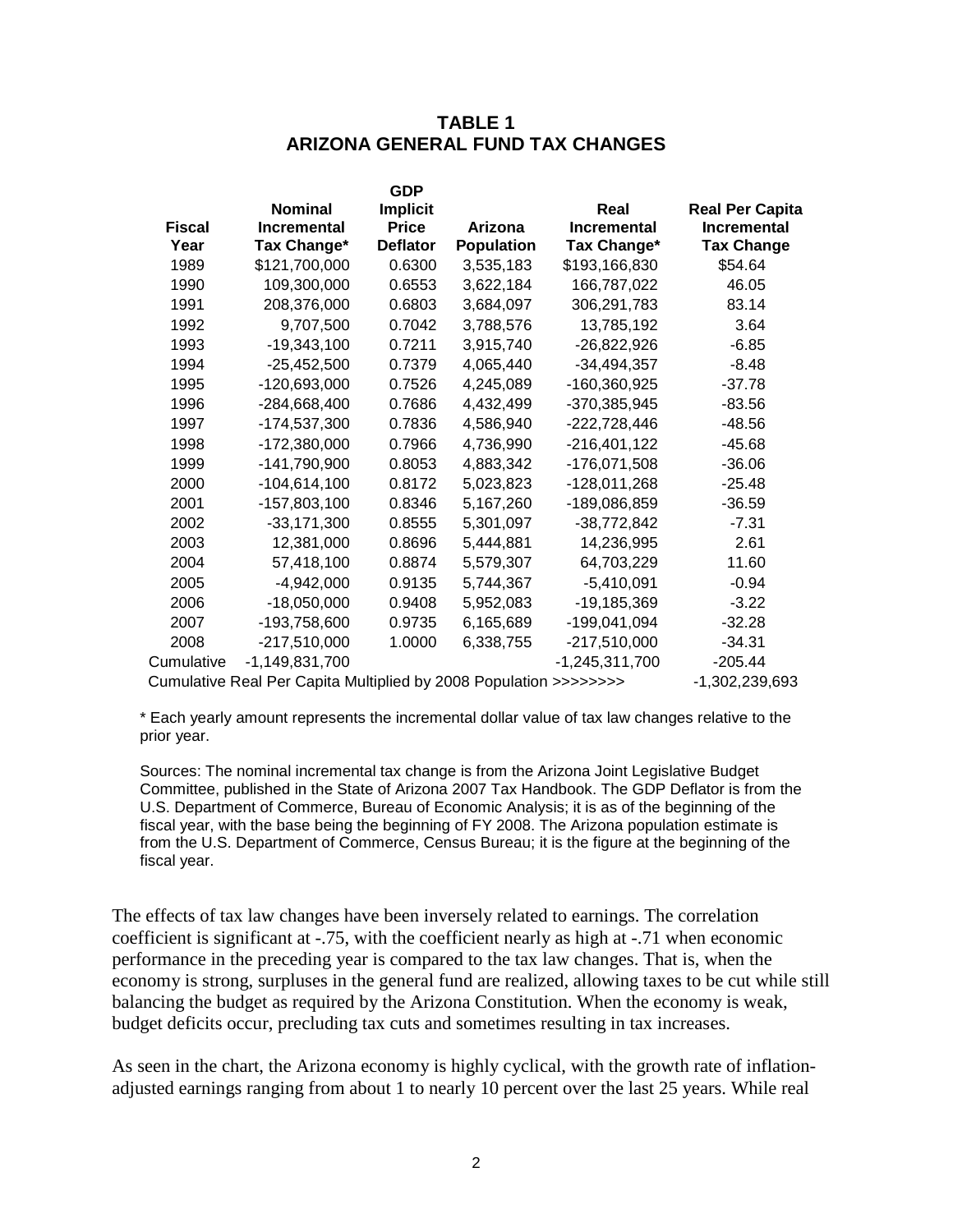growth in this measure has remained positive in the last two recessions, this is due to the state's rapid population growth. Real per capita earnings fell from 1989 through 1991 and in 2002 and 2003, as well as in earlier recessions.

A close examination of Chart 1 reveals that economic performance leads the changes in tax policy. Economic growth during the 1980s peaked at 9.5 percent in 1985 and was down to 4.7 percent in 1988, the year preceding the first year of tax increases. Economic gains continued to slow, bottoming at 0.7 percent in 1990. After the recession that ended in 1991, economic growth in Arizona began to accelerate despite the state's high tax burden. Real economic growth reached 5 percent in 1993 and rose further to 6 percent in 1994 and 7 percent in 1995. The first tax cut did not occur until 1993 and was minimal; it was not until 1995 that the first sizable decrease occurred, considerably after economic growth had strengthened. Economic gains remained at 7 to 8 percent through 2000, even though the state's tax burden fell from above to considerably below the historic norm during this period.

**CHART 1 INCREMENTAL TAX CHANGE AS A SHARE OF GENERAL FUND EXPENDITURES AND PERCENT CHANGE IN INFLATION-ADJUSTED EARNINGS**



Note: GDP by state for fiscal years estimated as the average of successive calendar years. GDP by state prior to 1997 estimated due to break in series caused by the switch from the Standard Industrial Classification to the North American Industry Classification System.

Sources: Arizona Joint Legislative Budget Committee and U.S. Department of Commerce, Bureau of Economic Analysis.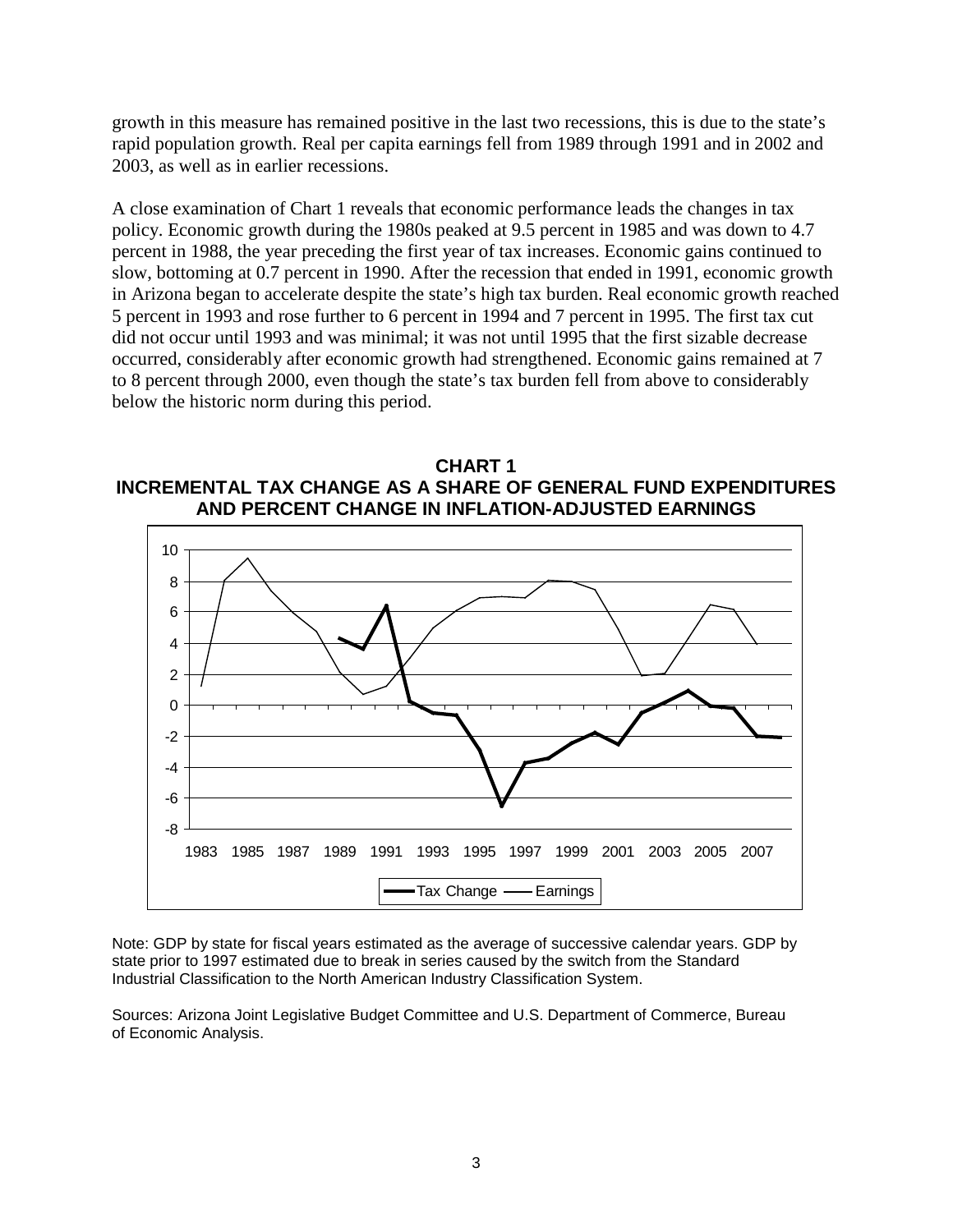Despite historically low tax burdens, the state's economic growth rate fell sharply during 2001 and 2002, ending the long period of tax cuts. Following the 2001 calendar year recession, economic growth again rose. Subsequent to this, another round of tax cuts were implemented in 2007 and 2008. Despite a historically low tax burden, economic growth rates in the expansion that began in 2002 were less than those of either of the two prior expansions.

Thus, no indication exists that the level of state tax collections in Arizona has had an impact on the state's economic growth. However, the possibility that economic growth in Arizona relative to the national average has been affected by tax levels needs to be examined.

Based on the Tax Foundation's measure of state and local government tax burden — which is expressed relative to a measure of income — Arizona's tax burden historically was above the national average. (The tax burden in Arizona is not nearly as high based on a per capita comparison.) From 1970 through 1996, Arizona's tax burden according to the Tax Foundation always was higher than the U.S. average and ranked among the highest 20 states in the country, with the highest ranks at fourth in 1975 and fifth in 1990. In contrast, in 2007 Arizona's tax burden was noticeably less than the national average and ranked 31st in the nation.

Despite this significant decline in relative tax burden, economic growth relative to the nation in recent years has been no different than the historical relationship. Real per capita earnings growth is compared in Chart 2. Arizona's annual percent change occasionally has been equal to or greater than the national average, as in 1970-71, 1978-80, 1984-85, and 2005-06, but generally has been inferior to the national average, particularly during recessions. Note that the extended period of inferior growth in Arizona from the mid-1980s through the early 1990s began well before the substantial tax increases of 1989 through 1991. Despite the low tax burden, including additional tax cuts in 2007 and 2008, Arizona's economic growth during 2007 (the last year in Chart 2) dropped considerably, to substantially below the national average. Most economists believe that Arizona currently is one of a minority of states to be in recession.

That the changes in taxes in Arizona — both increases and decreases — have not had a noticeable empirical impact on the state's economic growth should not come as a surprise. A conceptual basis for such an effect is lacking, as discussed in the next section. In contrast, the state's general fund was severely in deficit during the last recession and again in 2008, with an even larger deficit predicted for 2009. While the economic recession is the first cause of the budget deficit, the severity of the deficit results from many years of significant tax cuts not accompanied by an equivalent amount of spending cuts.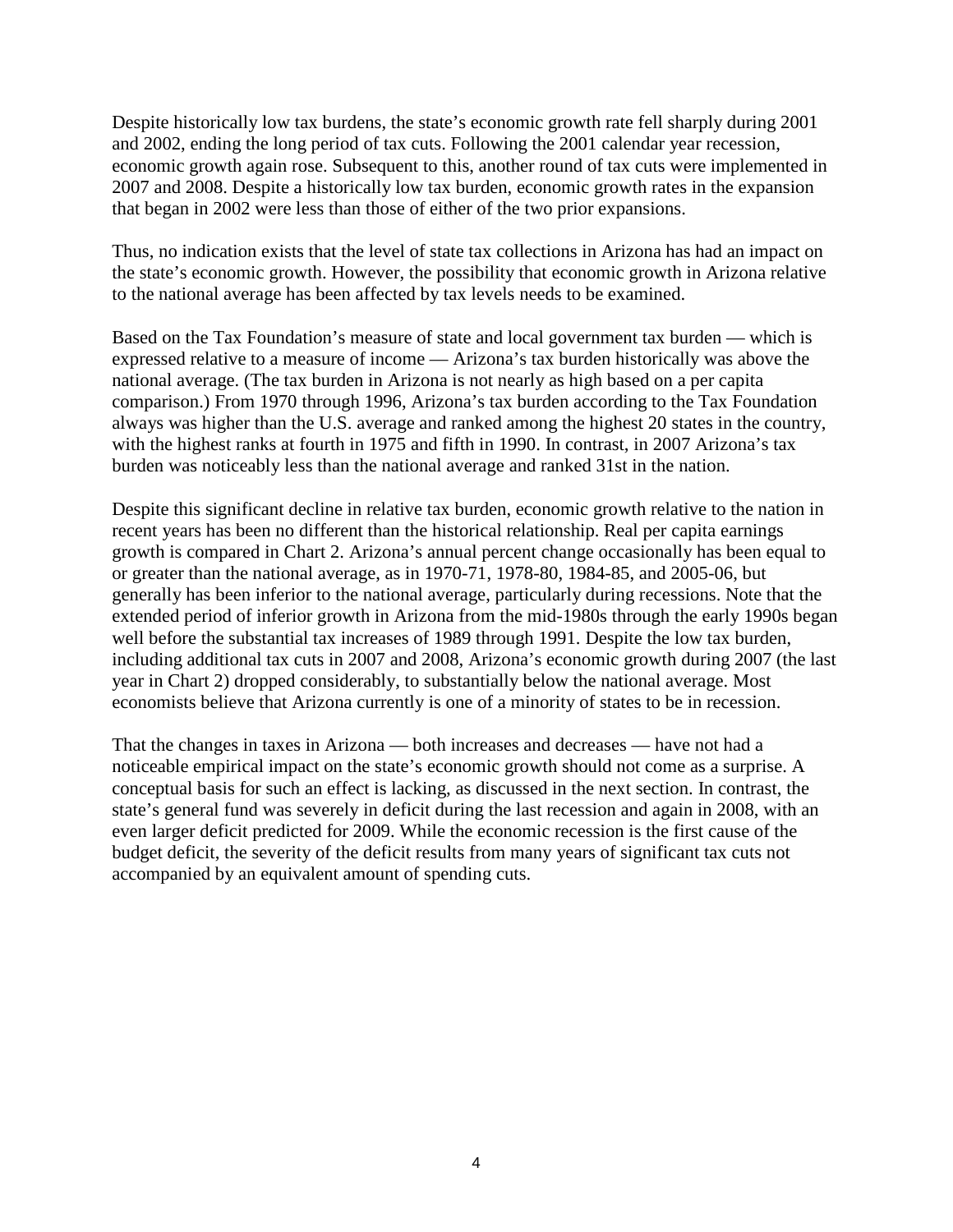**CHART 2 ANNUAL PERCENT CHANGE IN INFLATION-ADJUSTED PER CAPITA EARNINGS**



Source: U.S. Department of Commerce, Bureau of Economic Analysis.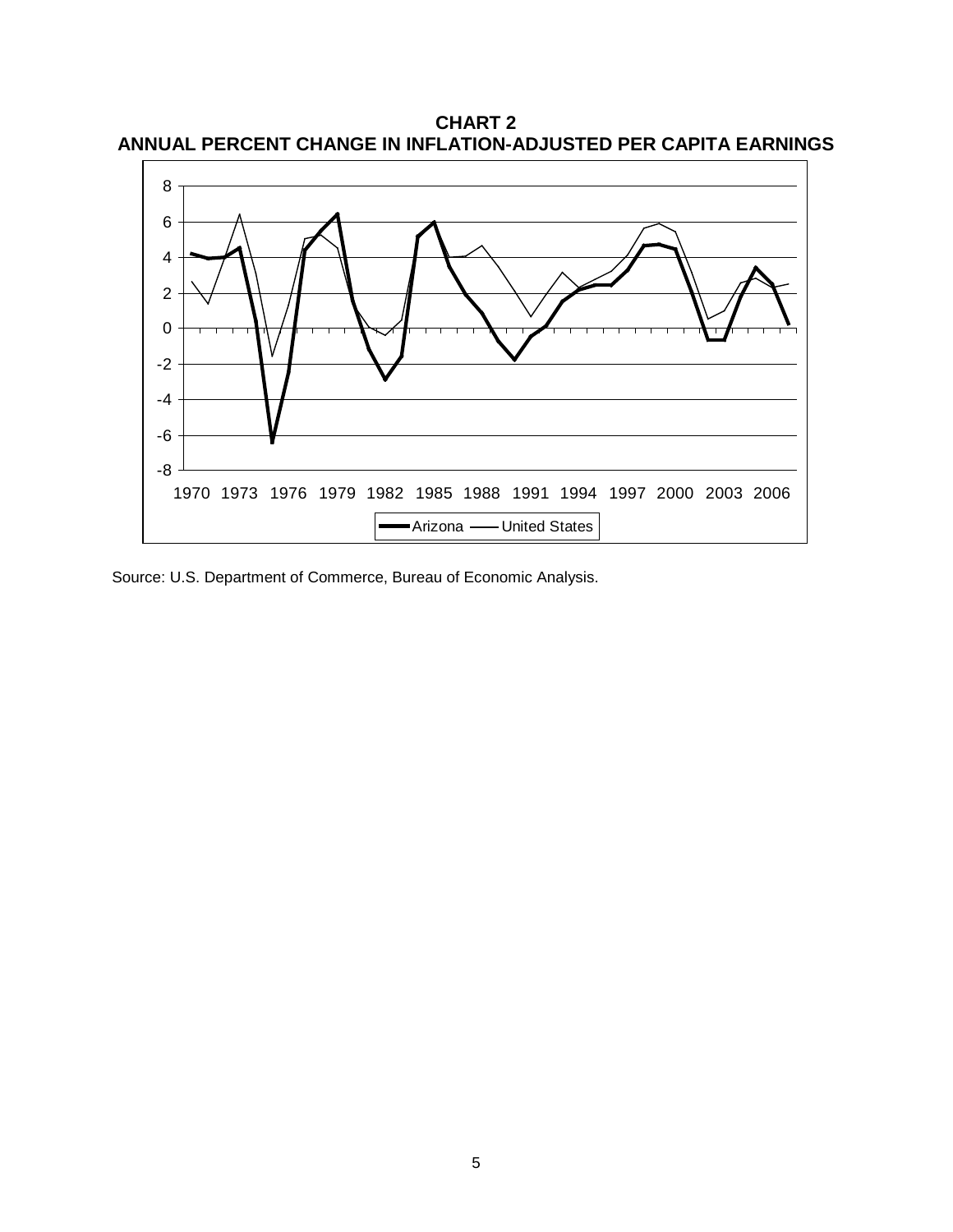## **TAXES AND ECONOMIC GROWTH**

Nearly any position on the relationship between taxes and economic performance is supported in the published literature. However, the bulk of the modern literature indicates that taxes have only a small effect on economic growth. For example, one study suggests that a 10 percent reduction in *all* state and local taxes would increase employment growth over the course of 20 years by 2.5 percentage points over and above the growth that would have occurred without the tax reduction. In a fast-growing state like Arizona, where the 20-year increase in employment from 1986 to 2006 was 97 percent, such an increase is inconsequential.

Generally, tax burdens must be far out of line with competitor regions before much of an effect on the economy can be measured. For a state, a tax cut will have little effect on the economy unless the tax burden is comparatively quite high (especially versus competing states) and the tax reduction is very large. In general, tax policy is an inefficient way to stimulate the economy. Investment in infrastructure and education has been shown to have a greater effect on economic growth.

#### **Taxes as a Business Expense**

Despite the attention given to taxes, state and local tax payments are a small expense for most businesses, averaging less than 2 percent of operating income. Therefore, the difference in state and local tax rates between states would have to be very large to have a noticeable effect on a company's profits. The compensation of company officers is a larger expense than state and local taxes.

Taxes receive attention because many state and local governments grant tax incentives, tax credits and tax exemptions to businesses. A rational profit-seeking business will avail itself of such opportunities. In site location decisions, such tax breaks can be a deciding factor only if two or more locations are viewed equally on all other factors.

## **The Laffer Curve and Supply-Side Economics**

Supply-side economics is based on the concept that tax reductions stimulate economic growth, with the stimulus so great that government revenues rise despite the lower tax rates. The "Laffer Curve" popularized this theory.

The economist Arthur Laffer brought the relationship between taxes and economic performance into the popular literature in the 1970s. However, the analytical foundations of his Laffer Curve were established centuries ago. Moreover, the curve is a mathematical relationship (Rolle's Theorem).

The concept is simple: An optimal level of tax rates produces the greatest government revenue; lower tax rates than optimal result in lower revenues, while higher-than-optimal tax rates reduce public revenues by discouraging economic activity. This relationship follows a curve. The exact shape of the curve can vary by specific circumstances, but the end points always are the same: No tax results in no public revenue while a 100 percent tax rate would cause all legal economic activity to cease. The difficulties in real-world application of this relationship are to identify the tax rate that constitutes the optimal point, and to describe the exact shape of the curve.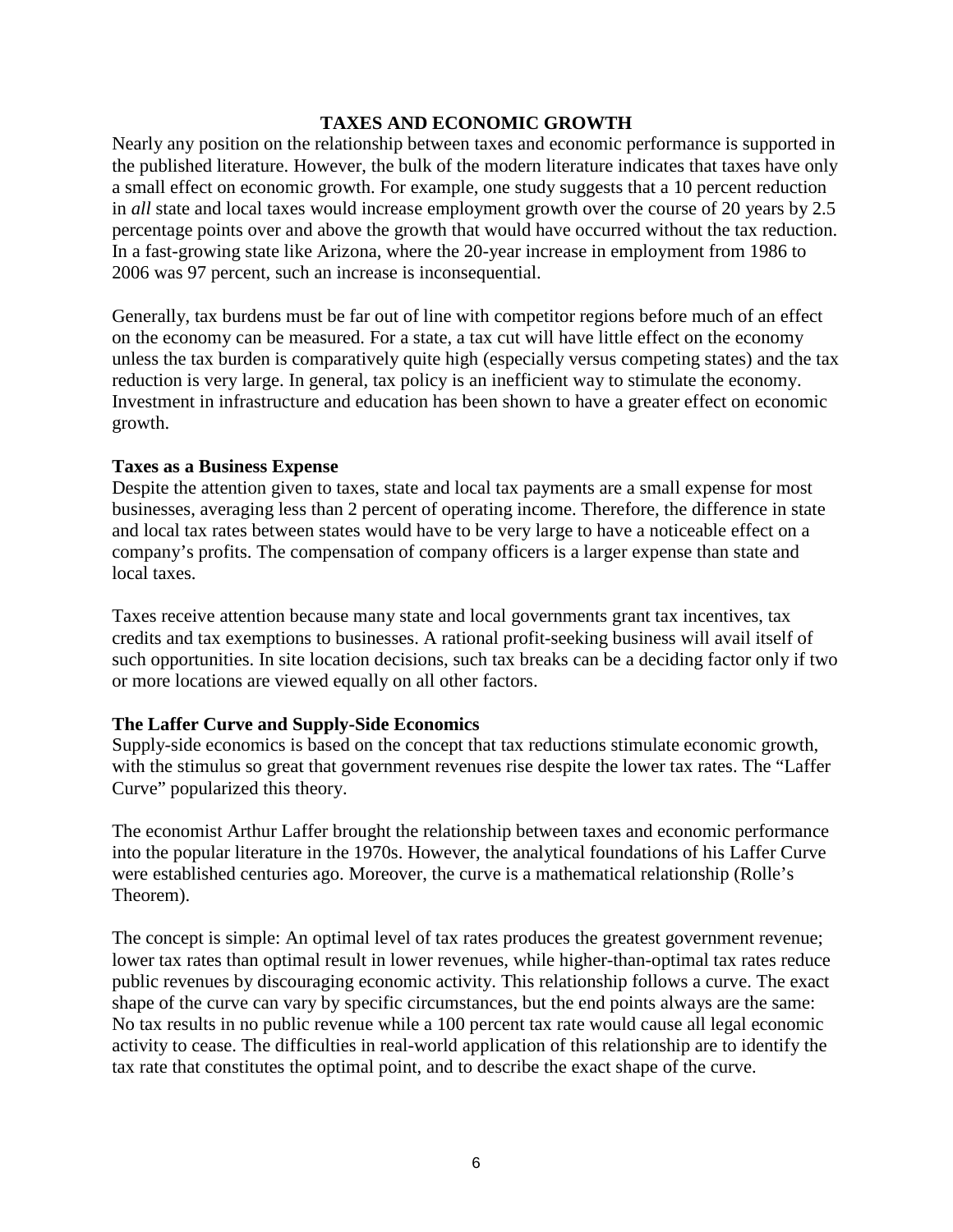Elasticity is defined in economics as the responsiveness, or sensitivity, of consumers to a change in price. Elasticities apply to fiscal policy because tax rates are a price. Economic theory indicates that unless elasticities are quite high, the peak of the Laffer Curve (the optimal tax rate) for a broad tax (such as the personal income tax) is higher than commonly assumed, so high that such a rate would not be considered realistic. High elasticities are more possible in the case of narrowly defined taxes, raising the possibility that a tax rate on a narrow tax might be higher than optimal.

Laffer originally discussed the relationship between tax rates and tax revenues in the context of national tax rates, particularly the federal income tax, which was quite high in the 1970s. The concept also is valid at a regional level such as a state. However, state tax rates are low relative to the federal income tax rate. Thus, a decrease in a state tax rate is less likely to have a supplyside effect and any effect likely is small.

On the other hand, a state tax by definition is narrower than a national tax and thus is more likely to have an optimal point that is being exceeded in reality. This is because states compete for economic activity, most of which is mobile (not tied to a particular place as in the case of a mine). Capital and labor can move easily throughout the country. Thus, at the state level, the optimal point on the Laffer Curve may be the average tax burden of all states. Alternatively, for any given state, the optimal point may be the average only of its most competitive states.

It might be argued that the optimal tax rate is not either of these averages, but rather is a tax level higher or lower than this. For example, some may argue that tax burdens in all states are either higher or lower than optimal. Not only is this argument not easily proved, but one or a few states that aggressively raise or lower taxes based on such an argument still would be bound by the existing Laffer Curve. If tax policy in these states strayed too far from the norm in either direction, diminishing government revenues would result.

Thus, for a tax cut to result in a positive effect on economic growth and government revenue, the existing tax rate must be higher than optimum. For much of a positive effect to result, the tax rate must be far above the norm and be lowered to near the optimal point. Such a situation is most likely in the case of a narrow tax. In addition, a greater economic impact is likely from a reduction in a higher-than-optimal business tax than in a higher-than-optimal personal tax since one business decision (for example, in site selection) can affect many workers.

Another requirement for a *net* positive effect to accrue on government finance from a state tax cut is that the state must have underutilized resources. For example, if a state with higher-thanoptimal tax rates also has high unemployment and high commercial and industrial vacancy rates, then a reduction in taxes to near the optimal point might stimulate economic growth, putting more residents to work and more highly utilizing existing facilities. Since labor to support the faster economic growth would not have to be imported to the state, population growth would not accelerate. Thus, the increase in government revenues would not be offset by the need to increase public spending to support new residents.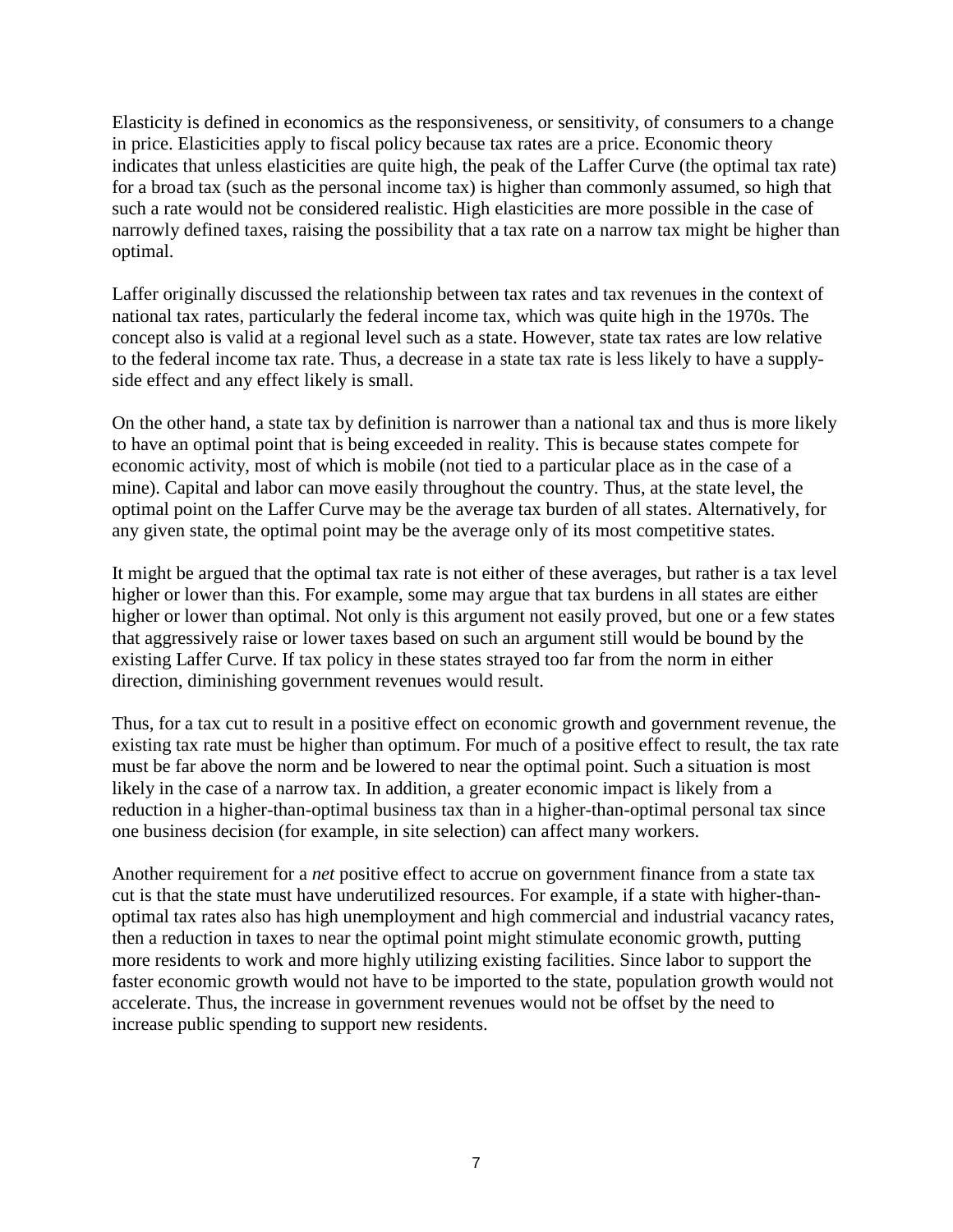#### **The Situation in Arizona**

Most of the taxes cut in Arizona since the early 1990s have been broad-based taxes applied to individuals. In particular, decreases in the individual income tax have accounted for 64 percent of the cumulative \$1.15 billion nominal overall decrease since 1989. Even in the early 1990s, the individual income tax rate was less than the average of the states. Thus, the lack of evidence that actual tax cuts (or increases) in Arizona had an effect on economic performance fits this Laffer Curve analysis.

Except during recessions, Arizona has had neither high unemployment rates nor high commercial/industrial vacancy rates. The majority of jobs created in Arizona are filled by labor imported into the state from other states and other countries. (Arizona would not have strong net migration and population growth if this were not the case.) Thus, even assuming that tax cuts in Arizona did have an effect on economic growth, the requirement of excess capacity is not met. If lowered taxes stimulated the Arizona economy further, then even more labor would have to be imported into the state, both for the construction of the facilities needed to house these economic activities and for the permanent employment created. Thus, while public revenues would increase, the need for public spending also would rise. Unless the incomes of the imported workers were above the existing average (considerably so if the worker had or would have school-age children), taxes paid by new residents would not cover the costs of providing them with public services.

One example exists in Arizona of a tax reduction that might have a net positive effect on economic growth and public-sector finance. The business property tax, a narrow tax, is demonstrably high relative to other places. (This situation has not changed substantially despite the 15 years of cutting taxes.) It is a tax that disproportionately affects some businesses, particularly manufacturers who use considerable equipment in their operation. High-tech manufacturers, such as semiconductor plants, are among those with considerable equipment. These companies pay high wages. Lower business property taxes might encourage companies to expand facilities in Arizona. Although most of the labor force needed for an expansion would be imported, the high wages of these new workers could result in a net positive effect even on public-sector finance.

## **Value of Public Services**

Over time, some supply-side enthusiasts have moved to a position that any tax cut is good for the economy and enhances public revenues — which violates the Laffer Curve. The idea that lower taxes always are better ignores the purpose of taxation.

Taxes merely are the price paid for a service that is publicly provided. Particularly at the state and local level, many government services directly impact the lives of all: education of children, water provision and sewer services, collection of trash, building and maintaining roads, police and fire protection, the judicial system, the correctional system, etc. Many public services, such as education (kindergarten through graduate school) and provision and maintenance of physical infrastructure, are of key importance to businesses, particularly high-tech and other "neweconomy" companies. For these types of companies, the quality of public goods is more important than the level of taxes. Thus, business climate benefits from investment in various public programs.